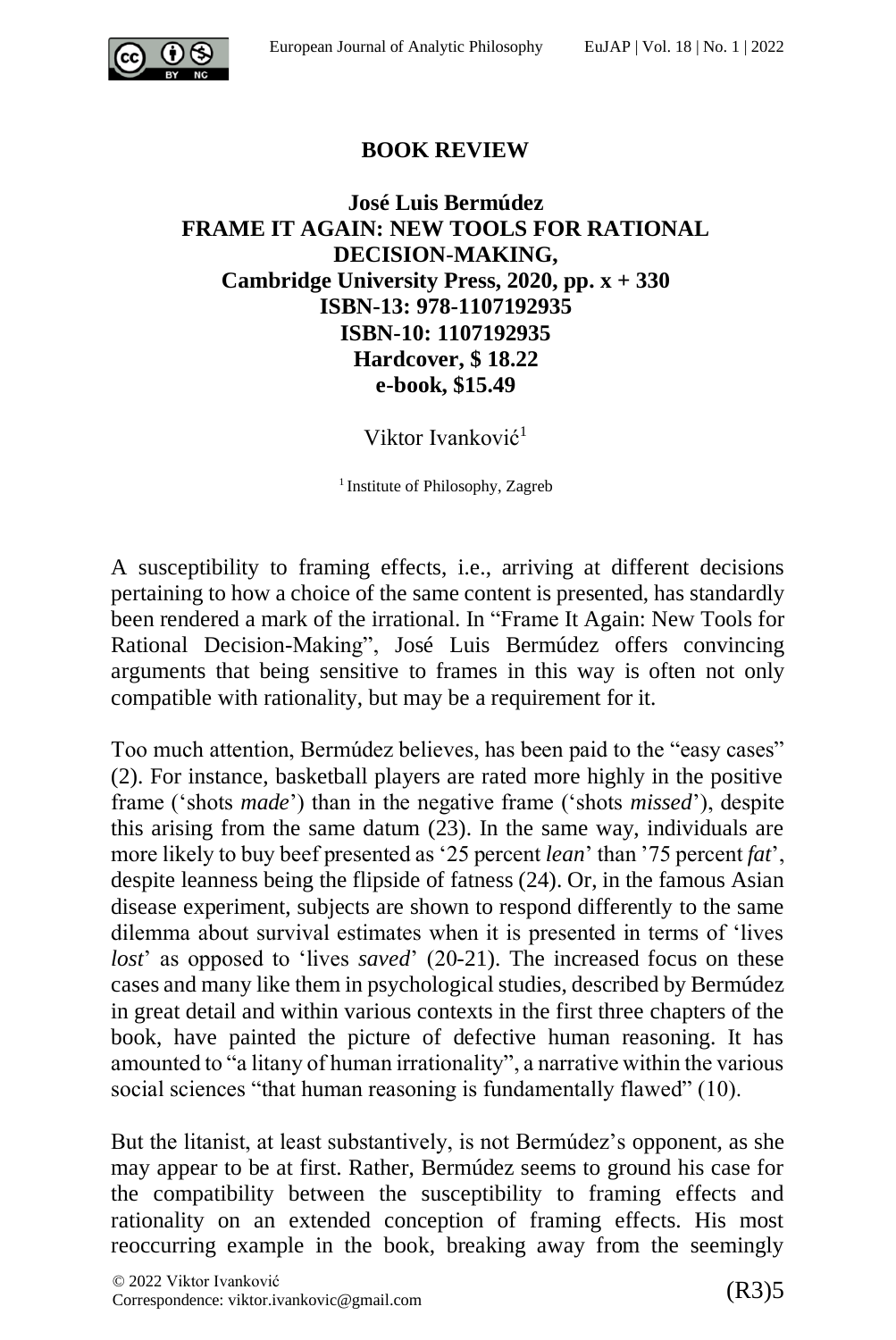narrower conception of relevant framing effects, is that of the Greek king Agamemnon, who frames the possible outcome of bringing about the death of his daughter Iphigenia in two different ways––*Murdering his Daughter*  and *Following Artemis's Will*, whereas refusing to bring about her death is presented within a single frame––*Failing his Ships and People*. Bermúdez presents Agamemnon as simultaneously preferring to *Follow Artemis's Will* over *Failing his Ships and People* and preferring to *Fail his Ships and People* over *Murdering his Daughter*, while knowing full well that *Following Artemis's Will* and *Murdering his Daughter* are "the same outcome, differently framed" (7-8).

Bermúdez later seems to agree with the litanists that as far as their observed cases are concerned (those within an 'intensional context', as Bermúdez calls it (99)), individuals often demonstrate irrationality. If it is pointed out to individuals that '25 percent lean' is the same as '75 percent fat', or that survival estimates are in fact equal in the 'lives lost'/'lives saved' frames in the Asian disease case, and they fail to adjust their preferences, then they exhibit irrationality (98). Conversely, in the Agamemnon case and those similar to it (within an 'ultra-intensional context' (99)), Bermúdez argues that it is not irrational to stick to the same valuations even after finding out that the different frames are representative of the same outcome. It might be difficult to shake off the sense that cases within an intensional context, as opposed to those within an ultra-intensional one, are simply of a different kind. After all, Bermúdez gives up rather easily on even attempting to offer 'a single way of thinking what a frame is' (11), given the different ways frames are 'discussed and deployed […] in psychology, economics, linguistics, sociology, political science, and philosophy' (12). What we are left with is the broadest and most inclusive possible understanding of frames as unavoidable aspects of communication, manifesting themselves as 'descriptions' and 'narratives' (12). Yet, despite this conceptual indeterminacy in his account, Bermúdez is still persuasive in that it makes sense to accommodate the seemingly different kinds within the same account. Perhaps this is because Bermúdez's point that frames highlight some reasons while downplaying others, as in the Agamemnon case, is a very commonsense way of thinking about frames, and one which is often not captured by the narrower conceptions of framing effects.

In Chapters 4 to 6, Bermúdez puts forward the gist of his argument. First, in Chapter 4, he explains that litanists are in the business of undermining, through descriptive accounts such as prospect theory (83-89), the predominant normative theory of rationality often known as 'rational choice theory' or 'Bayesian decision theory'. Litanists point out myriad ways in which actual humans fail to live up to the requirements of such a normative theory (67), particularly its requirement of internal consistency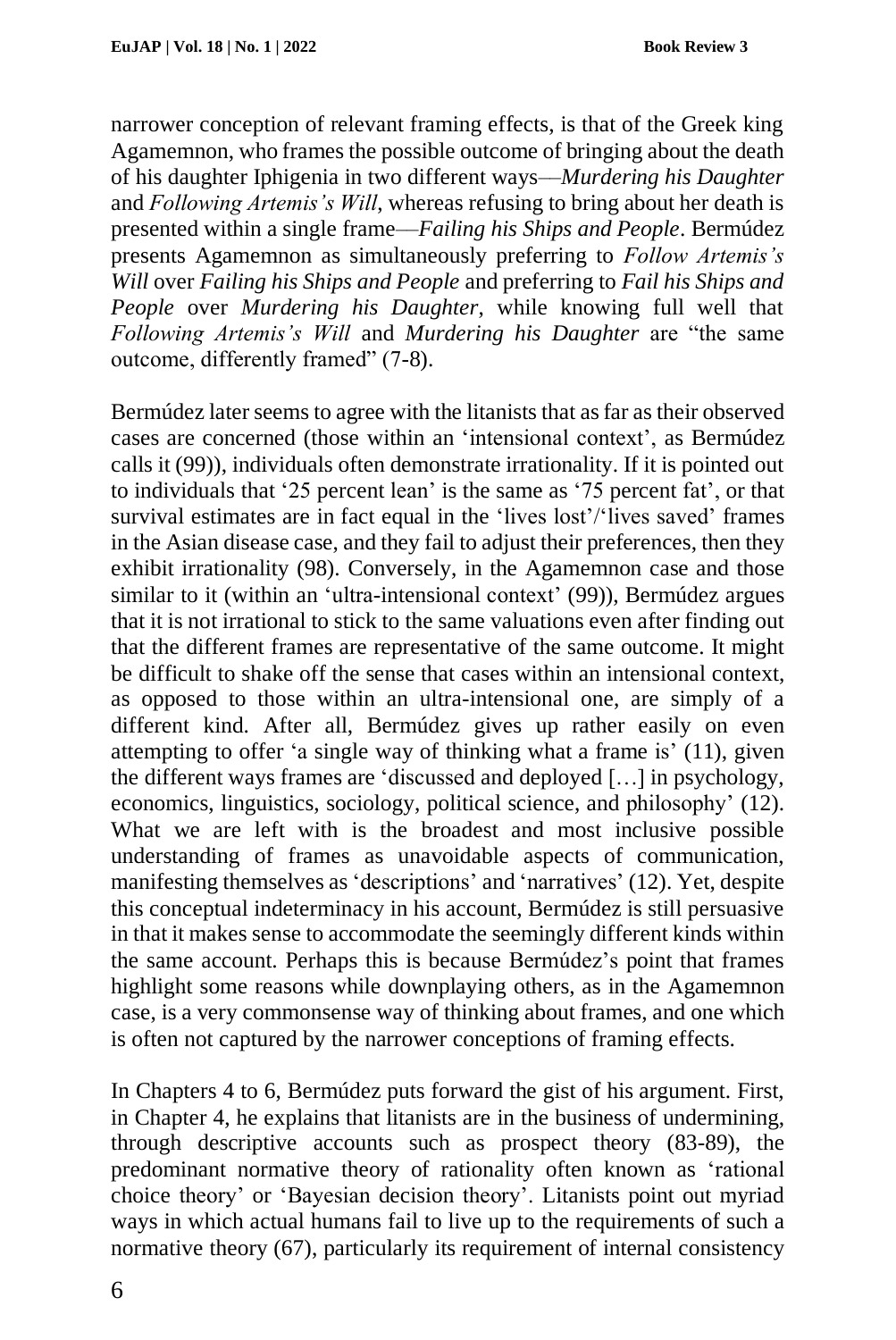**Viktor Ivanković: José Luis Bermúdez, Frame it again: new tools for rational decision-making, Cambridge University Press, 2020.**

(74). To litanists, susceptibility to framing effects seems incompatible with standard versions of rational choice theory. Having transitive preferences requires that when we prefer A to B and B to C, we also prefer A to C, lest our preferences become *cyclical* (i.e., placing us in an endless loop that seems irreconcilable with rationality) (79). The famous money-pump argument shows that acting on cyclical preferences opens us up to a series of transactions that may well leave us bankrupt; strictly preferring A to B, B to C, and C to A, and agreeing to swap them in a loop can slowly drain us dry (e.g., if A is 1 \$, and C is later sold for 0.99 \$) (see, e.g. Schick 1986). Breaking with transitivity in such a case seems hardly consistent with rationality.

What about Agamemnon's preferences to *Follow Artemis' Will* over *Failing his Ships and People*, and simultaneously to *Fail his Ships and People* over *Murdering his Daughter*? Bermúdez says there is nothing erroneous about framing the death of Iphigenia in the two aforementioned ways, and that these frames merely reflect "different ways of thinking about the same basic outcome" (81). This is why Agamemnon only has *quasi-cyclical* preferences, which are not an affront to rationality (82). However, another concern about conceptual indeterminacy emerges here. For the most part, Bermúdez's examples of quasi-cyclical preferences are those of agents in the grip of indecision, as in the case of Agamemnon. In Bermúdez's descriptions, these are not preferences of the kind that simply move agents to act. If they were, and were reversible in the way moneypump scenarios work, then perhaps we would be able to conceive cases where agents with quasi-cyclical preferences end up in similar loops.<sup>1</sup> This raises the question whether quasi-cyclical preferences in Bermúdez's examples are in fact quasi-preferences, that is, mere considerations or mere aspects of a complex decision-making situation.

Still, it is on quasi-cyclical preferences that Bermúdez builds his normative account of rationality in Chapter  $5<sup>2</sup>$  Susceptibility to framing can be perfectly rational, he argues, when frames bring about reasons not previously considered; in such cases, "frame-sensitivity can be both rational and in fact very useful" (94). In the ultra-intensional context, Bermúdez says, "*it can be* rational to have values and preferences that shift according to how things are framed" (100; emphasis in original). He shows

<sup>&</sup>lt;sup>1</sup> In fact, Bermúdez uses the notion of 'strictly preferring' only once in the book, to explain the original money-pump argument. Quasi-cyclical preferences are never once presented as 'strict preferences'.

 $2$  Although, as Niker (2021) writes in an earlier review of this book, it is not exactly clear whether Bermúdez aims to extend rational choice theory or replace it with an altogether new theoretical paradigm.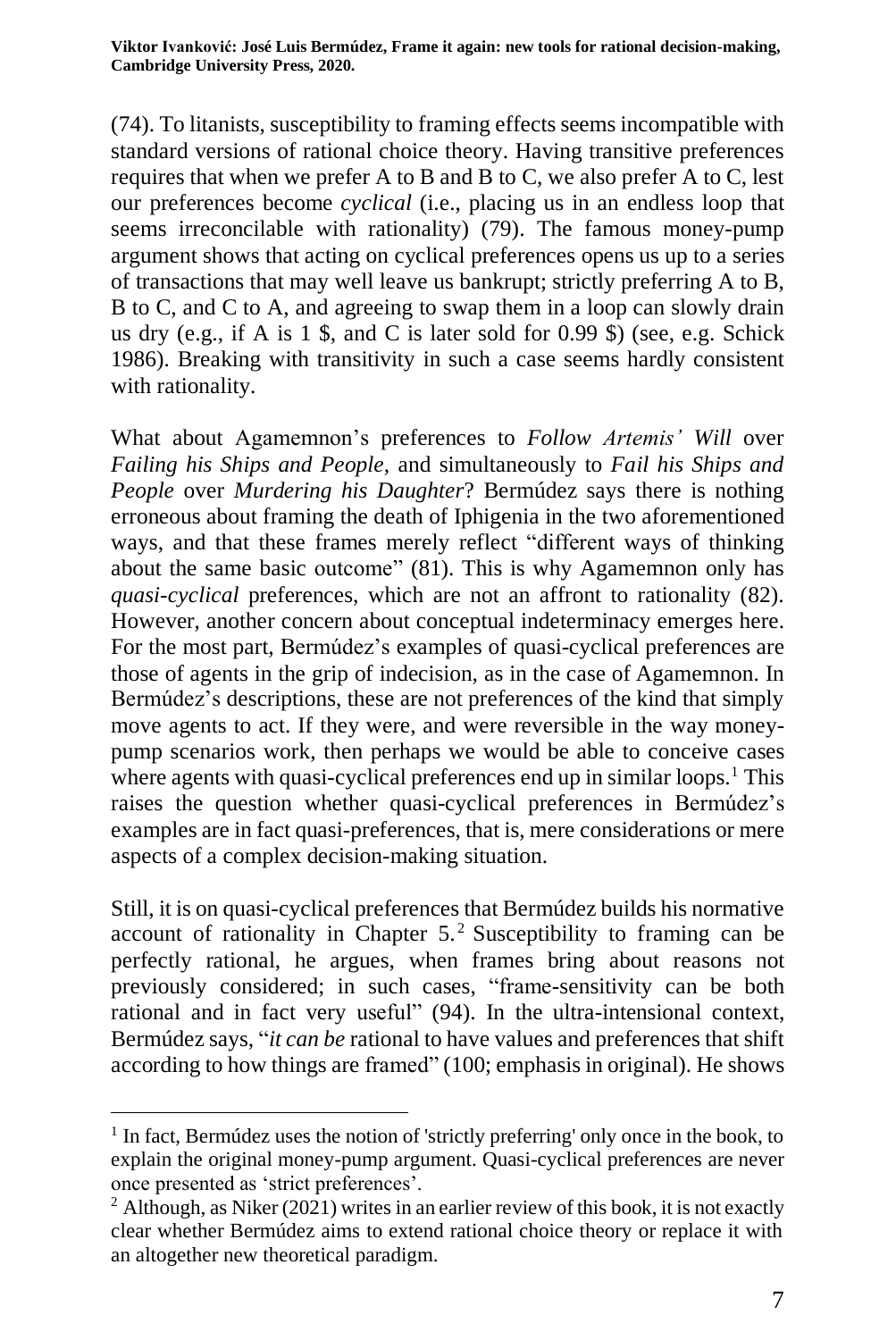this by way of examples, most notably the case of George Orwell in the Spanish Civil War, who first views enemy soldiers as 'fascists', but then also comes to frame them as 'fellow human beings' when he sees one fleeing half-naked with his trousers hanging (101-105). On Bermúdez's description, Orwell can hold onto both frames even after reaching the decision to shoot (or not to shoot). In such cases, the other frame manifests *ex post* as 'mixed feelings' (105) for not having done otherwise. Yet, this is perfectly compatible with rationality on Bermúdez's account. In fact, he later argues that this kind of quasi-cyclicality might not just be compatible with rationality, but an important requirement for it. Here, some concerns could be raised. It could have been the case that after very short consideration, one frame clearly wins out for Orwell and no residual emotions are produced after the fact; this hardly seems to offend rationality.<sup>3</sup> It is also uncertain how erratically switching back and forth between decisions in response to lingering frames bears on the rationality of an agent.

But Chapter 6 sheds more light on these matters by explaining how we may transition from the claim that framing effects are compatible with rationality to the claim that they may be a requirement for it. Two important factors about rationality are thereby introduced. First, Bermúdez argues that holding onto multiple frames is often the consequence of considering the outcomes of different courses of actions––of displaying *due diligence* before arriving at decisions (121). For agents to think about complex decisions is likely to produce different frames from which to view options and develop a sensitivity to them. If Agamemnon failed to frame the death of Iphigenia in one of the two deeply relevant ways earlier described, but instead operated from a single frame, he would be "missing something very important" about the "complexity of the decision situation" (117). Despite being consistent in a way that the original Agamemnon is not, his failure to assume more than a single perspective amounts to "a failure of rationality" (117).<sup>4</sup> Second, he shows that emotional engagement with a given decision can depend crucially on how that decision is framed, often bringing about rationality-compatible quasi-cyclical preferences (128). Additionally, Bermúdez also mentions that it is a failure of rationality to

<sup>3</sup> Niker (2021) makes a related point to this one.

<sup>&</sup>lt;sup>4</sup> As in previous cases, this part of Bermúdez's argument might also be somewhat lacking in conceptual depth. Because he does not explain exactly the kind of property rationality is, it is not clear whether Agamemnon's is a failure of rationality, and not some other failure of reasoning, such as the failure of thoughtfulness. Bermúdez only states that "since this is a failure of thought in the service of practical reasoning, it qualifies […] as a failure of rationality" (122).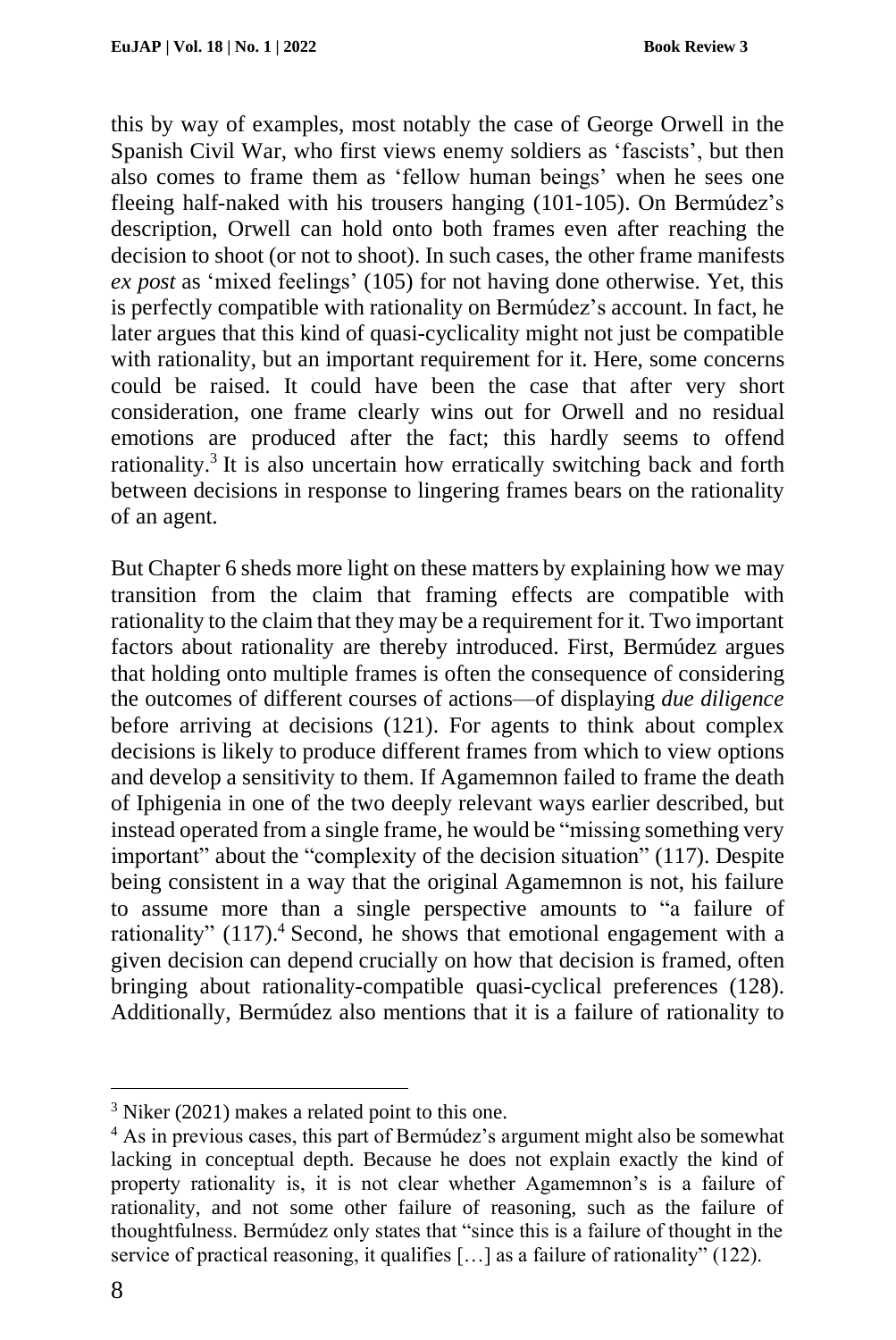ground a frame on false beliefs or fail to reject it in the face of countervailing evidence (133).

Chapter 7 explains how the exercise of self-control depends crucially on how rewards are differently framed for agents. In fact, Bermúdez argues that the pull of temptation is difficult to account for on the standard framework of rational choice theory. Instead, we need to appeal to multiple frames and quasi-cyclical preferences to express how agents can prefer larger rewards later over smaller rewards sooner, while simultaneously being tempted by the latter at the expense of the former.

In Chapter 8, Bermúdez turns to rationality in strategic decision-making, namely to how our "actions are interdependent with respect to rationality" (165). In particular, he tests Michael Bacharach's idea that there is a different perspective to rationality when we adopt the "we"-frame, as opposed to the "I"-frame, the latter of which predominates gametheoretical thought experiments. Switching to the "we"-frame does not change any of the values in standard pay-off tables, but "different aspects and properties [...] become salient" (176). If agents approach strategic decision-making as *team reasoners*, then they are more likely to arrive at Pareto-optimal outcomes. Agents who are *committed team reasoners* (and are confident that the other person is as well) "would each play their part in the Pareto-optimal strategy profile" (181). However, according to Bermúdez, Bacharach does not manage to prove the rationality (in a normative sense) of adopting the "we"-frame, but merely offers descriptive points for why adopting it is a common occurrence (such as best common interests and strong interdependence) (184-185). Nor is the adoption of the "we"-frame always desirable, as Chapter 9 shows, given all the dark campaigns in human history launched from the "we"-frame (194-195). But more importantly, the Chapter tackles the problem that the perspectives of the two frames cannot be rationally compared––that they are incommensurable, making it impossible to explain why it would be rational to abandon one frame for the other. The mistake of assuming incommensurability, according to Bermúdez, is caused by the loaded terminology of standard reasoning within the "I"-frame ('defection', 'cooperation', 'free-riding'), leaving the impression that "the "I" frame/"we"-frame distinction [maps] onto the selfish/altruistic distinction" (204). Bermúdez argues that reasoning into the "we"-frame can be grounded in the prior valuing of fairness, although he does not explain why 'valuing fairness' is part of a normative theory of rationality, and not a descriptive claim like those offered by Bacharach, namely that it is a fact that people often value fairness.